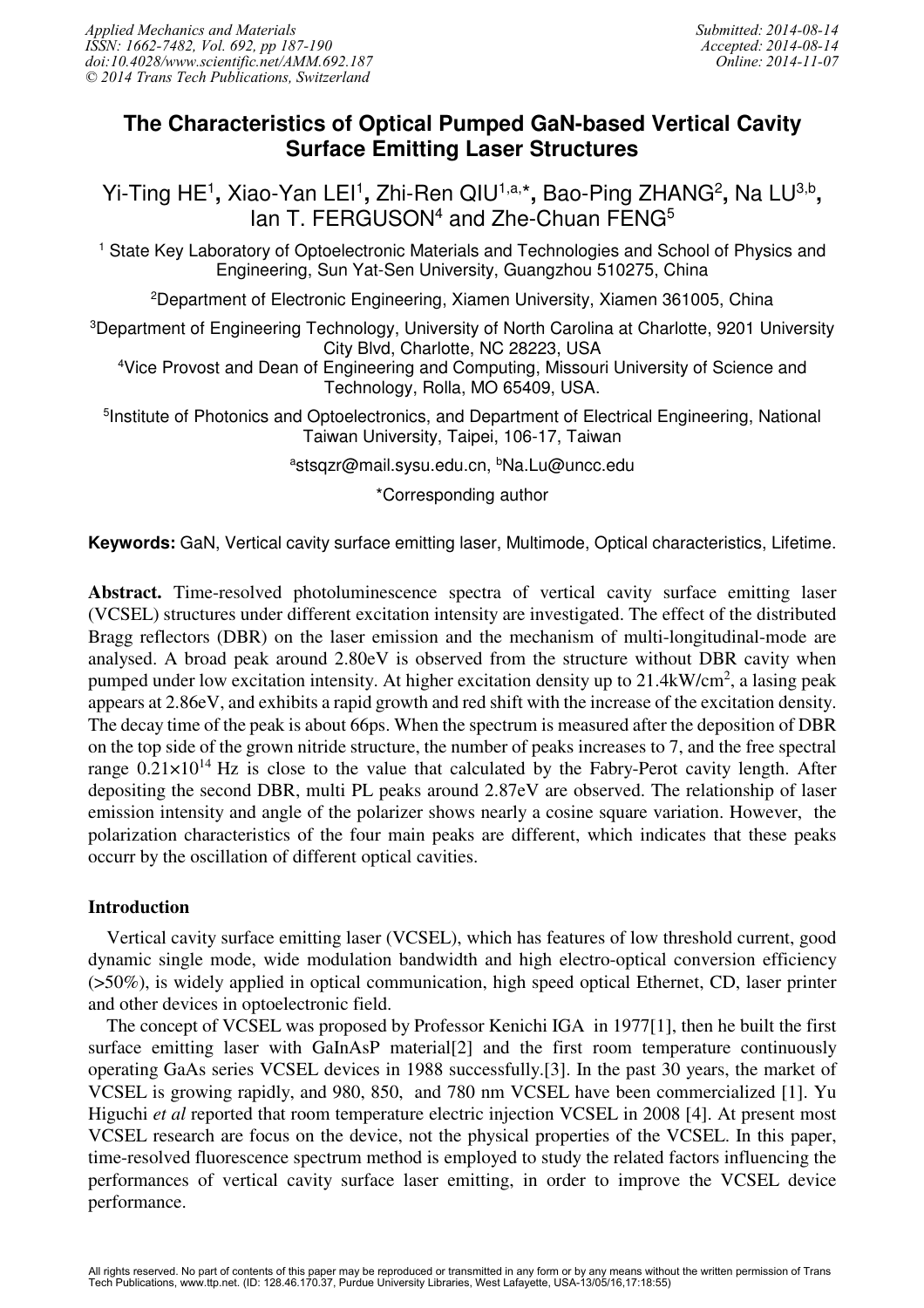## **188 Proceedings of 2014 International Conference on Material Engineering and Environment Science**

#### Experiment

A Nd:YAG mode-locked laser, after the frequency doubling to 355nm, was employed as exciting source, with pulse width of 25 ps and repetition frequency of 10 Hz. Steady-state spectra was collected and recorded by a JOBIN YVON Trax550 spectrometer, with the resolution of 0.02 nm. Transient spectrum was collected and recorded by streak camera and CCD records. When the polarizer was measured, a Glan prism was put in front of the spectrometer. Time-resolved photoluminescence spectrums of three samples are observed under different excitation intensity. Sample 1 (marked as S1) was not deposited with DBR cavity, while sample 2 (marked as S2) was the one that with DBR on the top side of the grown nitride structure and sample 3 (marked as S3) was with DBR on both side of the GaN structure.

#### Results & Discussion

From Fig. 1 (a), the PL spectra of S1 under different exciting power, we can see that when the exciting power is less than 21.40  $\text{ kW/cm}^2$ , the broad emission peak is observed near 2.80 eV and its linewidth is 187 meV. As the exciting power increasing to 21.40 kW/cm<sup>2</sup>, a peak with linewidth of 20meV shows up near 2.862eV. And this peak enhances, when the exciting power increases to 56.66 kW/cm<sup>2</sup>. Look closer, its position shifts down to 2.857 eV and its linewidth increases to 48 meV. This phenomenon fits the characteristics of electron-hole pair (EHP)'s recombination. The redshift is due to the energy band's contraction [5].

Fig. 1 (b) shows S1's decay curves of the two peaks at 2.78 eV and 2.86 eV, the exciting power is 1.05uJ. Each decay curve can be fitted with two exponentials, such as  $I \sim A_1 \exp(-t/\tau_1) + A_2 \exp(-t/\tau_2)$ , with two decay times of  $\tau_1$  and  $\tau_2$ . The fast decay time of the peak near 2.86eV is about 66 ps, shorter than 155 ps of the peak near 2.78 eV.



Fig. 1 (a)PL spectra of the sample without DBR cavity in different exciting power (b) the decay time of different peaks

For S2 the sample that the DBR was deposited on the top side of the grown nitride structure, when the exciting power is  $50.54 \text{kW/cm}^2$ , seven peaks show up at  $2.61 \text{ eV}$ ,  $2.69 \text{ eV}$ ,  $2.78 \text{ eV}$ ,  $2.86 \text{ eV}$ ,  $2.94 \text{ eV}$ eV, 2.99 eV and 3.03 eV, and the peak near 2.78 eV is the big peak. The emission intensity increases as the exciting power increases. When the exciting power increases to  $129.6 \text{ kW/cm}^2$ , the peak near 2.86 eV enhances quickly that replaces the peak near 2.78 eV and it becomes the big peak.

With the frequency equation  $v = c / \lambda$ , frequency spacing between these peaks is obtained:  $\Delta v = 0.21 \times 10^{14}$  Hz.

And there is such a formula:

$$
\Delta v_q = v_{q+1} - v_q = \frac{c}{2nL} \tag{1}
$$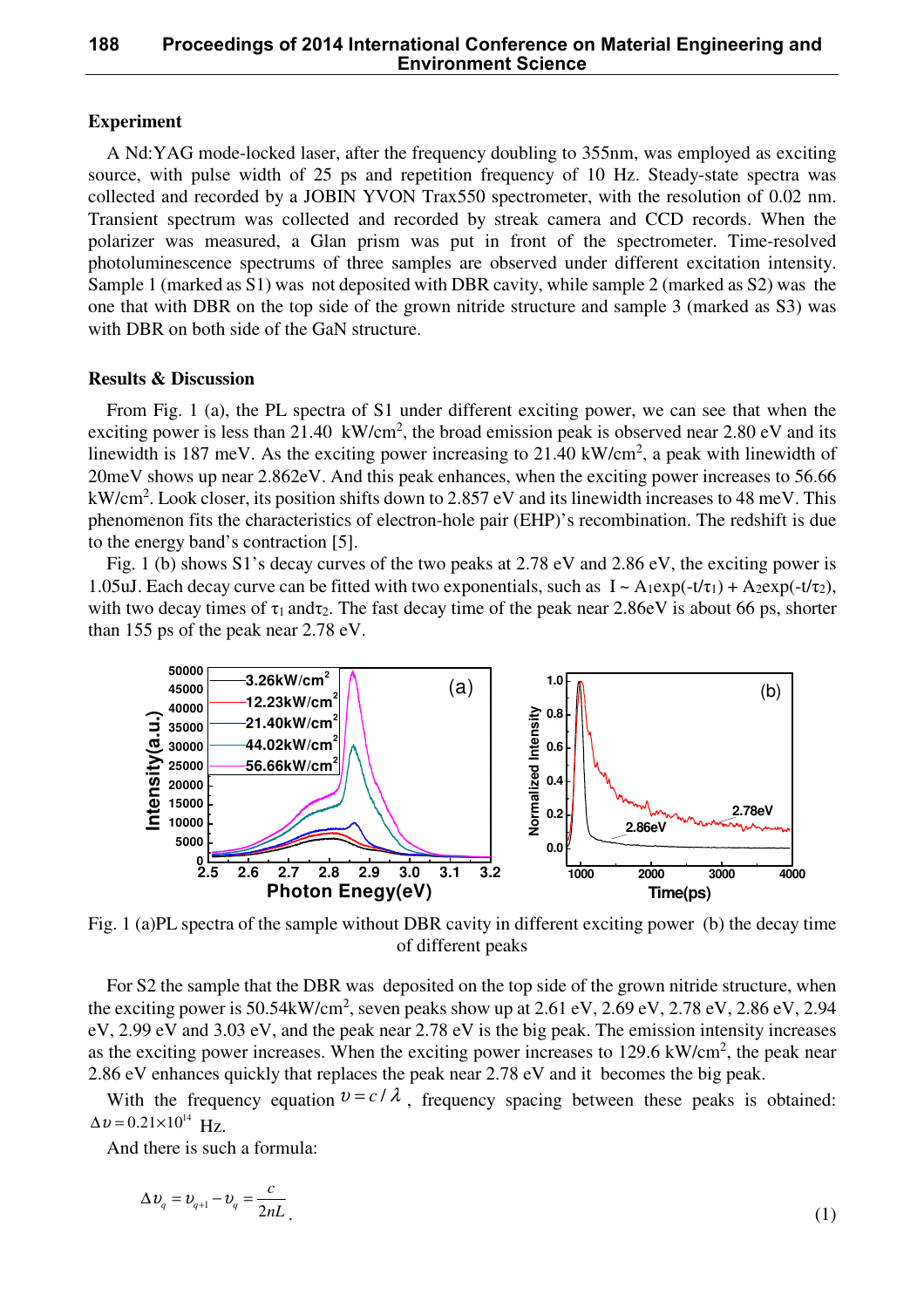where n is the refractivity and L is the cavity length. For the refractivity of GaN is 2.67 and the cavity length is 2332nm (the length between the DBR and substrate), the frequency spacing of the longitudinal mode in the cavity can be obtained:  $\Delta v = 0.23 \times 10^{14}$  Hz, which is close to the experimental result. This reflects that the DBR near surface and the substrate amounted to a Fabry–Perot cavity, and the peaks show up in S2's photoluminescence spectra are the modes in the cavity. The fast decay time of the peak near 2.86 eV is about 25 ps reaching to the resolution limit, while that of the two peaks near 2.77 eV and 2.68 eV are over 100 ps.



Fig. 2 (a)PL spectra of the sample with a DBR on one side in different exciting power (b) the decay time of different peaks

S3 is the sample that with DBR on both sides of the structure. Fig. 3 (a) is S3's photoluminescence spectra under different exciting power. When the exciting power is  $280.86 \text{ kW/cm}^2$ , four peaks, which their linewidth are all the same as  $2.2$ meV (0.4nm), show up at  $2.860$  eV,  $2.869$  eV,  $2.877$  eV and 2.885 eV. As the exciting power increases, the emission intensity increases. When the exciting power increases to 354.61 kW/cm<sup>2</sup>, four more peaks, with linewidth of 2.2 meV, show up at 2.8927 eV, 2.8983 eV, 2.9043 eV and 2.9085 eV. And the decay time is so short that reaches to the resolution limit 25 ps.

When calculate with formula (1), the frequency spacing of the longitudinal mode in the cavity can be obtained:  $\Delta v = 0.23 \times 10^{14}$  Hz, not close to the frequency spacing between these peaks obtained from Fig. 3 (a):  $\Delta v = 0.02 \times 10^{14}$  Hz. So the peaks show up in S3's photoluminescence spectra are not the modes in the Fabry–Perot cavity.

It's known that birefrigent effect could happen because the epitaxial layer based on GaN would be anisotropic due to stress [6]. To the material with birefrigent effect, there is different refractivity for the light with orthogonal polarization direction. So there are two different resonant frequencies in the cavity. When the exciting conditions is greater than the threshold value, the anisotropy in the cavity will reduce the monochromaticity of the spectra. And S3 is made of several GaN epitaxial layers, so there are several optical cavities and there can be several modes.



Fig. 3 (a) PL spectra of the sample with DBR cavity in different exciting power (b) the decay time of the spectra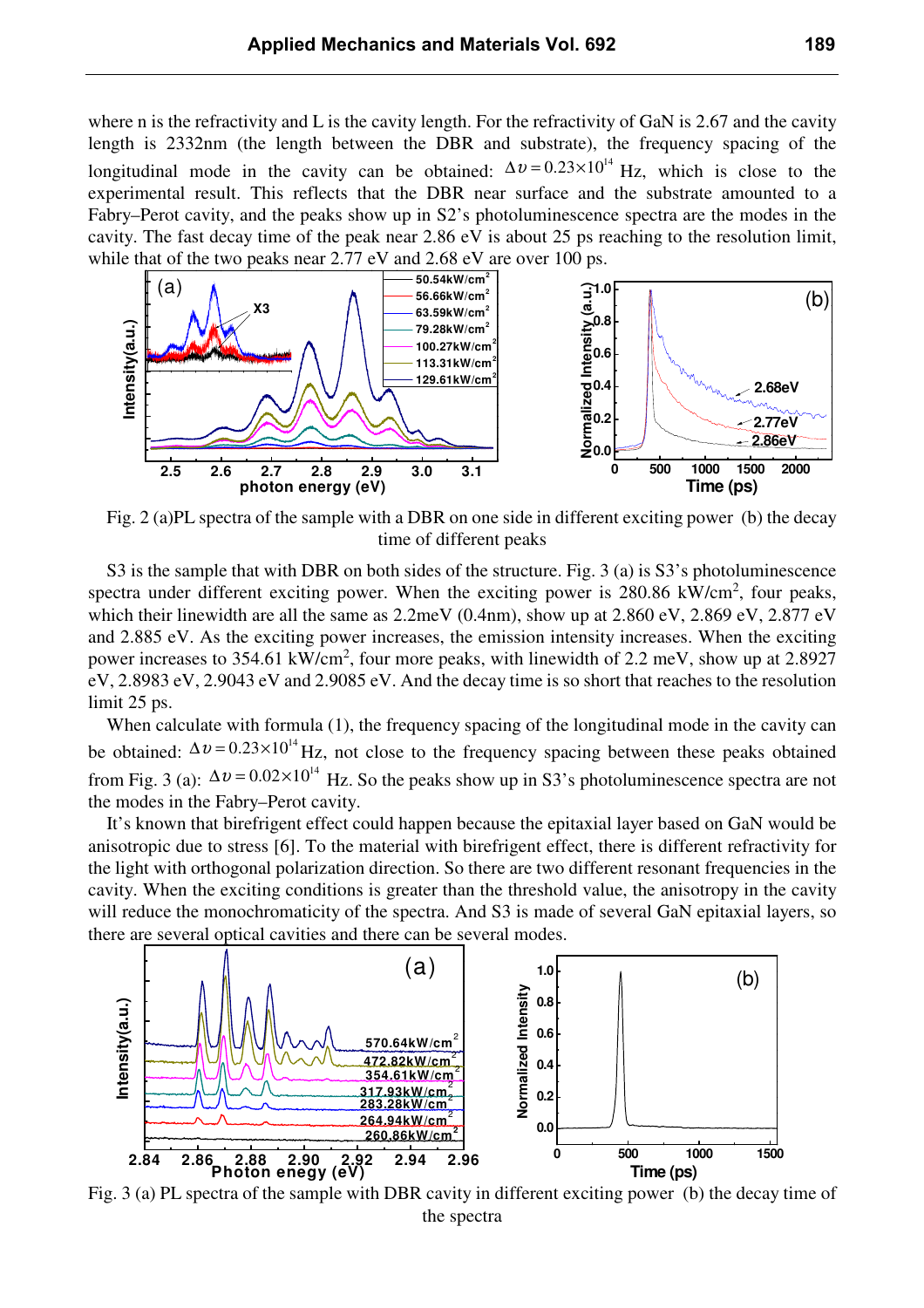## **190 Proceedings of 2014 International Conference on Material Engineering and Environment Science**

Fig. 4 shows the relationship of laser emission intensity and angle of the polarizer of the four peaks at 2.860 eV, 2.869 eV, 2.877 eV and 2.885 eV, respectively. These curves fit cosine square variation well. The angle that versus the maximum of these peaks vary as  $140^{\circ}$ ,  $145^{\circ}$ ,  $155^{\circ}$  and  $150^{\circ}$ . Calculating the degree of polarization of these four peaks though formula:  $P = (I_{\text{max}} - I_{\text{min}})/(I_{\text{max}} + I_{\text{min}})$ , the results we obtained are 79%, 60%, 75% and 79% respectively. The polarization characteristics of these four main peaks are different, which confirm that these peaks occur by the oscillation of different optical cavities.



Fig. 4 The polarizer curve of S3's four peaks.

## Summary

The effect of the distributed Bragg reflectors (DBR) on the laser emission and the mechanism of multi-longitudinal-mode are analyzed. For the sample that the DBR is deposited on the top side of the grown nitride structure, several modes occur by the optical cavity. For the sample with DBR on both sides, modes occur by the oscillation of different optical cavities because of birefrigent effect induced by stress. After being coated with DBR, the decay time of the peaks becomes shorter.

#### Acknowledgement

We would like to acknowledge the National Science Foundation of China, an open-project fund support from the State Key laboratory of Opto-Electronic Material and Technologies (Sun Yat-Sen University), Guangzhou, China.The work at National Taiwan University was supported by NSC 98-2221-E-002-015-MY3 and NTU Excellent Research Project (10R80908 and 102R890954).

#### References

- [1] Kenichi IGA, Vertical-Cavity Surface-Emitting Laser: Its Conception and Evolution, Jpn. J. Appl. Phys. 47 (2008) 1–10.
- [2] H. Soda, y. Motegi and K. Iga, GaInAsP/Inp surface emitting injection lasers, Jpn. J. Appl. Phys. 18 (1979) 2329-2330.
- [3] F. Koyama, S. Kinoshita and k. Iga, Room-temperature continuous wave lasing characteristics of GsAs Vertical cavity surface-emitting lasers. Appl. phys. lett. 55 (1989) 221-222.
- [4] Yu Higuchi, Kunimichi Omae, Hiroaki Matsumura, *et al*. Room-Temperature CW Lasing of a GaN-Based Vertical-Cavity Surface-Emitting Laser by Current Injection, Appl. Phys. Express 1. (2008) 121102.
- [5] S. DasSarma, R. Jalabert, S. R. E. Yang, Bandgap renormalization in semiconductor quantum wells, Phys. Rev. B. 41 (1990) 8288-8294.
- [6] N. A. Sanforda, L. H. Robins, A. V. Davydov, *et al.* Refractive index study of Al<sub>x</sub>Ga<sub>1-x</sub>N films grown on sapphire substrates, J. Appl. Phys. 94 (2003) 2980.